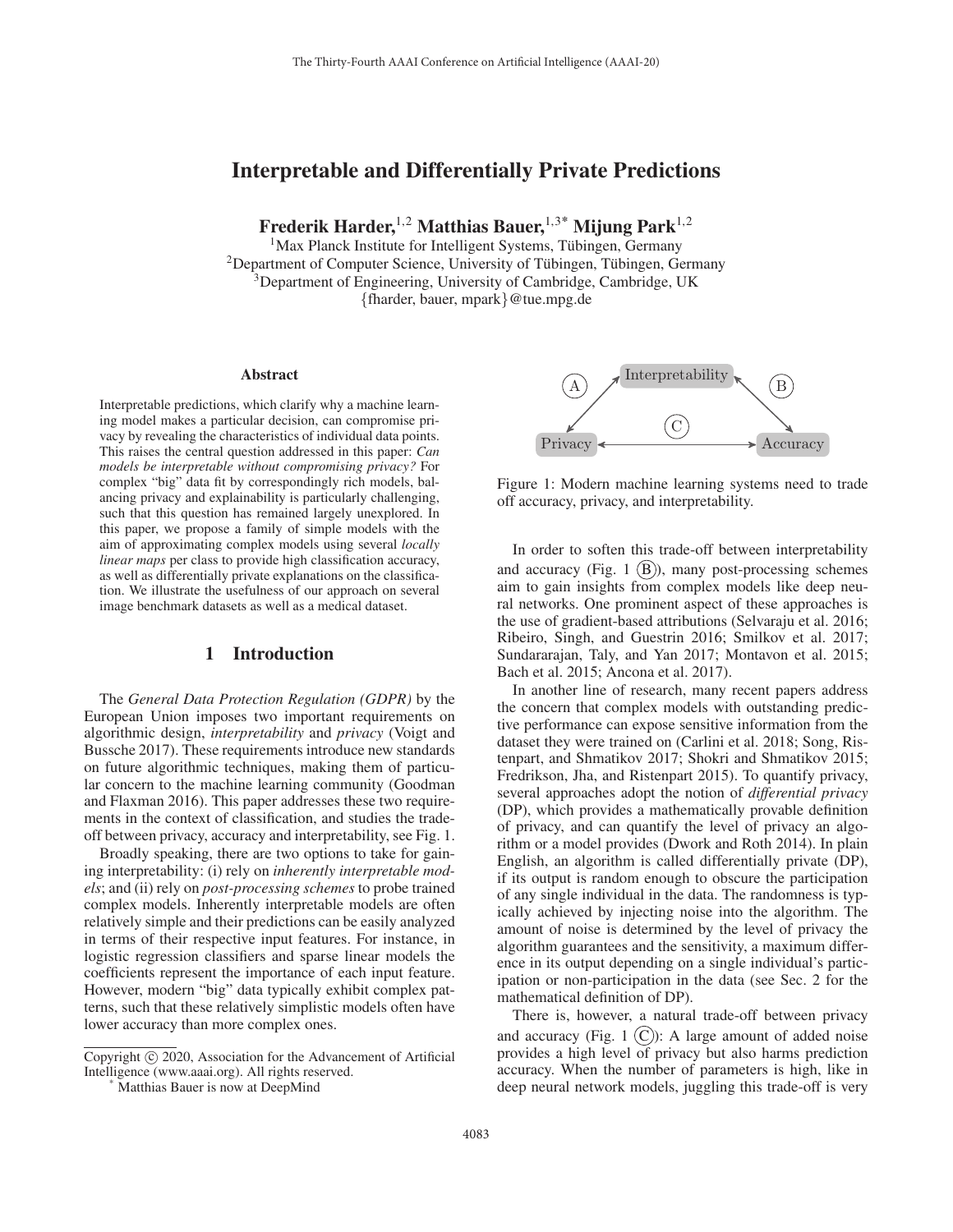challenging, as privatizing high dimensional parameters results in a high privacy loss to meet a good prediction level (Abadi et al. 2016). Therefore, most existing work in differential privacy literature considers relatively small networks or assumes that some relevant data are publicly available to train a significant part of the network without privacy violation to deal with the trade-off (see Sec. 5 for details). However, none of the existing work takes into account the interpretability of the learned models and this is our core contribution described below.

Our contribution. In this paper, we study the trade-off between interpretability, privacy, and accuracy by making the following three contributions.

- We propose a novel family of interpretable models: To take into account privacy *and* interpretability (Fig. 1  $(A)$ ), we propose a family of inherently interpretable models that can be trained privately. These models approximate the mapping of a complex model from the input data to class score functions, using several *locally linear maps* (LLM) per class. Our formulation for LLM is inspired by the approximation of differentiable functions as a collection of piece-wise linear functions, i.e., the first-order Taylor expansions of the function at a sufficiently large number of input locations. With an adequate number of linear maps, our local models permit a relatively slight loss in accuracy compared to complex model counterparts. The level of loss in prediction accuracy depends on the complexity of data.
- We provide DP "local" and "global" explanations on classification: Our model LLM, trained with the DP constraint, provides insights on the key features for classification at a "local" and "global" level. A *local* explanation of a model illustrates how the model behaves at and around a specific input, showing how relevant different features of the input were to the model decision. This is a typical outcome one could obtain by probing a complex model using existing attribution methods. However, our model also provides a *global* explanation, illustrating how the model functions as a whole and, in the case of classification, what types of input the different classes are sensitive to. This is what distinguishes our work from other existing post-processing attribution methods.
- We propose to use random projections to better deal with privacy and accuracy trade-off: We propose to adopt the *Johnson-Lindenstrauss transform*, a.k.a., *random projection* (Kenthapadi et al. 2013), to decrease the dimensionality of each LLM and then privatize the resulting lower dimensional quantities. We found that exploiting data-indepdent random projection achieves a significantly better trade-off for high-dimensional image data.

We would like to emphasize that our work is the first to address the interplay between interpretability, privacy, and accuracy. Hence, this work presents not only a novel inherently interpretable model but also an important conceptual contribution to the field that will spur more research on this intersection.

# 2 Background on Differential Privacy

We start by introducing differential privacy and a composition method that we will use in our algorithm, as well as random projections.

Differential privacy. Consider an algorithm  $M$  and neighboring datasets  $D$  and  $D'$  differing by a single entry, where the dataset  $\mathcal{D}'$  is obtained by excluding one datapoint from the dataset  $D$ . In DP (Dwork and Roth 2014), the quantity of interest is *privacy loss*, defined by

$$
L^{(o)} = \log \frac{\Pr(\mathcal{M}_{(\mathcal{D})} = o)}{\Pr(\mathcal{M}_{(\mathcal{D}')} = o)},
$$
(1)

where  $\mathcal{M}_{(\mathcal{D})}$  and  $\mathcal{M}_{(\mathcal{D}')}$  denote the outputs of the algorithm given D and D', respectively.  $Pr(M_{(\mathcal{D})} = o)$  denotes the probability that M returns a specific output o When the two probability that  $M$  returns a specific output  $o$ . When the two probabilities in Eq. (1) are similar, even a strong adversary, who knows all the datapoints in  $D$  except for one, could not discern the one datapoint by which  $D$  and  $D'$  differ, based on the output of the algorithm alone. On the other hand, when the probabilities are very different, it would be easy to identify the exclusion of the single datapoint in  $\mathcal{D}'$ . Hence, the privacy loss quantifies how revealing an algorithm's output is about a single entry's presence in the dataset  $D$ . Formally, an algorithm M is called  $\epsilon$ -DP if and only if  $|L^{(o)}| \leq \epsilon, \forall o$ and for all neighbouring datasets  $D, D'$ . A weaker version of the above is  $(\epsilon, \delta)$ -DP, if and only if  $|L^{(o)}| \leq \epsilon$ , with probability at least  $1 - \delta$ .

Introducing a noise addition step is a popular way of making an algorithm DP. The *output perturbation* method achieves this by adding noise to the output  $h$ , where the noise is calibrated to h's *sensitivity*, defined by

$$
S_h = \max_{\mathcal{D}, \mathcal{D}', |\mathcal{D} - \mathcal{D}'| = 1} ||h(\mathcal{D}) - h(\mathcal{D})||_2,
$$
 (2)

which is the maximum difference in terms of L2-norm, under the one datapoint's difference in  $D$  and  $D'$ . With the sensitivity, we can privatize the output using the *Gaussian mechanism*, which simply adds Gaussian noise of the form:  $\tilde{h}(\mathcal{D}) = h(\mathcal{D}) + \mathcal{N}(0, S_h^2 \sigma^2 \mathbf{I}_p)$ , where  $\mathcal{N}(0, S_h^2 \sigma^2 \mathbf{I}_p)$ <br>means the Gaussian distribution with mean 0 and covariance means the Gaussian distribution with mean 0 and covariance  $S_h^2 \sigma^2 \mathbf{I}_p$ . The resulting quantity  $\tilde{h}(\mathcal{D})$  is  $(\epsilon, \delta)$ -DP, where  $\sigma \geq \sqrt{2 \log(1.25/\delta)} / \epsilon$  (see Dwork and Roth (2014) for<br>a proof) In this paper we use the Gaussian mechanism to a proof). In this paper, we use the Gaussian mechanism to achieve differentially private LLM.

Properties of differential privacy. DP has two important properties: (i) post-processing invariance and (ii) composability. *Post-processing invariance* states that applying any *data-independent* mechanism to a DP quantity does not alter the privacy level of the resulting quantity.

*Composability* states that combining DP quantities degrades privacy in a quantifiable way. The most naïve way is the *linear* composition (Theorem 3.14 in Dwork and Roth (2014)), where the resulting parameter, which is often called *cumulative privacy loss* (cumulative  $\epsilon$  and  $\delta$ ), are linearly summed up,  $\epsilon = \sum_{t=1}^{T} \epsilon_t$  and  $\delta = \sum_{t=1}^{T} \delta_t$  after the re-<br>peated use of data T times with the per-use privacy loss peated use of data  $\overline{T}$  times with the per-use privacy loss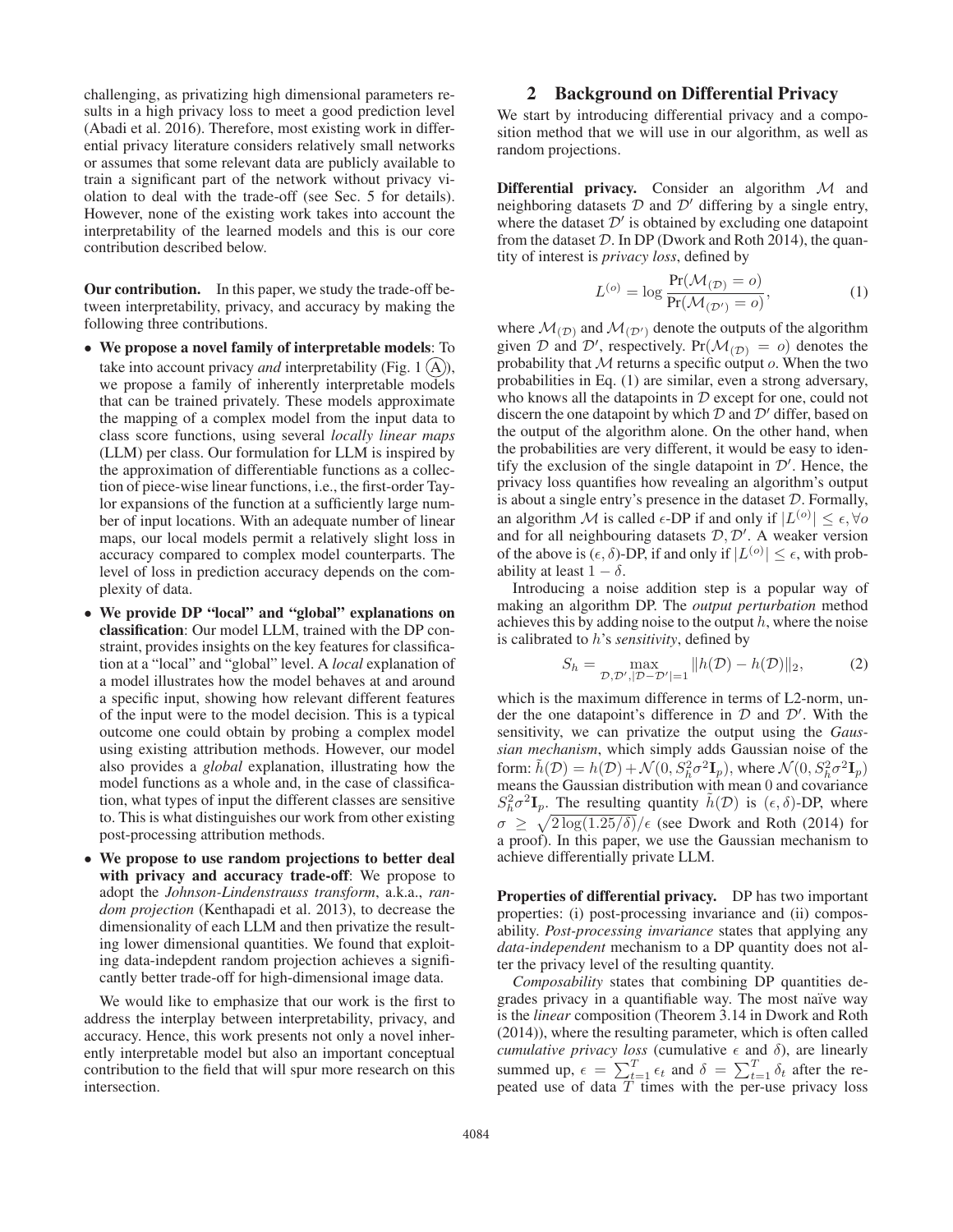$(\epsilon_t, \delta_t)$ . Recently, Abadi et al. (2016) proposed the *moments* accountant method which provides an efficient way of com*accountant* method, which provides an efficient way of combining  $\epsilon$  and  $\delta$  such that the cumulative privacy loss is significantly smaller than that by other composition methods. The resulting composition provides a better utility, meaning that a smaller amount of noise is required to add for the same privacy guarantee compared to other composition methods.

#### Random projections in the context of differential privacy

A variant of our method involves projecting each input onto a lower-dimensional space using a *Johnson-Lindenstrauss transform* (a.k.a., *random projection*) (Kenthapadi et al. 2013). We construct the projection matrix **R** by drawing each entry from  $\mathcal{N}(0, 1/D')$  where  $D'$  is the dimension of the projected space. This projection pearly preserves the disthe projected space. This projection nearly preserves the distances between two points in the data space and in the embedding space, as this projection guarantees low-distortion embeddings. Random projections have been used to ensure DP (Blocki et al. 2012). However, here we only utilize them as a convenient method to reduce input dimension to our learnable linear maps. Since the random filters are dataindependent, they do not need to be privatized.

### 3 Our method: Locally Linear Maps (LLM)

Motivation. As mentioned earlier, complex models such as deep neural networks tend to lack interpretability due to their nested feature structure. Gradient-based attribution methods can provide local explanations by computing a linear approximation of the model at a given point in the input space (see Sec. 5 for more details). Such approximations can be seen as sensitivity maps that highlight which parts of the input affect the model decision locally. However, these approaches lack *global* explanations that provide insight on how the model works as a whole, e.g., it is not straightforward to obtain class-wise key features. Furthermore, existing methods in the DP literature do not take into account the interpretability of learned models. In order to satisfy both interpretability and privacy demands, we desire a model with the following properties:

- 1. It can provide both *local and global explanations*.
- 2. It has efficient ways to limit in the number of parameters to achieve a *good privacy accuracy trade-off*.
- 3. It is *more expressive than standard linear models* to capture complex patterns in the data.

Locally Linear Maps (LLM). We introduce a set of local functions  $f_k$  for each class k, and parameterize each  $f_k$ by a combination of M linear maps denoted by  $g_m^k$ . The M linear maps are weighted separately for each class using the weighting coefficients  $\sigma(\mathbf{x})_m^k$ , which determine how *important* each linear man is for classifying a given input: *tant* each linear map is for classifying a given input:

$$
f_k(\mathbf{x}) = \sum_{m=1}^{M} \sigma(\mathbf{x})_m^k g_m^k(\mathbf{x}), \text{ s.t. } g_m^k(\mathbf{x}) = \mathbf{w}_m^{k \top} \mathbf{x} + \mathbf{b}_m^k,
$$
  
and  $\sigma_m^k(\mathbf{x}) = \frac{\exp\left[\beta \cdot g_m^k(\mathbf{x})\right]}{\sum_{m=1}^{M} \exp\left[\beta \cdot g_m^k(\mathbf{x})\right]}.$  (3)

One way to choose the weighting coefficients is by assigning a probability to each linear map using the softmax function as in Eq. (3). We introduce a global inverse temperature parameter  $\beta$  in the softmax to tune the sensitivity of the relative weighting – large  $\beta$  (small temperature) favors single filters; small  $\beta$  (high temperature) favors several filters. The softmax weighting is useful for avoiding non-identifiability issues of parameters in mixture models. More importantly, the softmax weighting assigns an importance to each map particular to this example. In other words, it provides rankings of filters for different examples even if they are classified as the same class. We revisit this point in Sec. 4. We train the LLM by optimizing the following (standard) cross-entropy loss:

$$
\mathcal{L}(\mathbf{W}, \mathcal{D}) = -\sum_{n=1}^{N} \sum_{k=1}^{K} y_{n,k} \log \hat{y}_{n,k}(\mathbf{W}), \qquad (4)
$$

where we denote the parameters of LLM collectively by **W**, and we define the predictive class label by the mapping from the pre-activation through another softmax function.

$$
\hat{y}_{n,k}(\mathbf{W}) = \exp(f_k(\mathbf{x}_n)) / [\sum_{k'=1}^{K} \exp(f_{k'}(\mathbf{x}_n))]
$$
 (5)

When the number of filters per class is one, this reduces to logistic regression; increasing the number of filters adds expressive capacity to each class. The classification is approximately linear at the location of the input, which means that locally each model decision from a certain input can be explained using only the active filters, as we illustrate in the remainder of the paper. In addition the shallow nature of the model lends itself to global interpretability, as the filter-bank for each class is easily accessible and provides an overview of the inputs this class is sensitive to.

LLM as neural network approximations. One interpretation of LLM is linearizations of neural networks. Suppose we trained a neural network model on a K-class classification problem, where the network maps a high dimensional input  $\mathbf{x} \in \mathbb{R}^D$  to a class score function  $\mathbf{s}(\mathbf{x})$ , i.e., the pre-activation before the final softmax, where  $\mathbf{s}(\mathbf{x})$  is a K-dimensional vector with entries  $s_k$ . Denote the mapping  $\phi$  :  $\mathbf{x} \mapsto \mathbf{s}(\mathbf{x})$  and the parameters of the network by  $\theta$ . We would like to find the best approximation to the function  $\phi$ , which presents interpretable features for classification and also guarantees a certain level of privacy. For this, we take inspiration from gradient-based attribution methods for deep neural networks (Ancona et al. 2017). These methods assume a set of attributions, at which the gradients of a classifier with respect to the input are maximized, *and* that the gradient information provides interpretability as to why the classifier makes a certain prediction. More specifically, these consider a first order Taylor approximation of *φ*,

$$
\phi(\mathbf{x}) \approx \phi(\mathbf{x}_0) + \phi'(\mathbf{x}_0)^\top (\mathbf{x} - \mathbf{x}_0) = \phi'(\mathbf{x}_0)^\top \mathbf{x} + \alpha,
$$

where  $\phi'(\mathbf{x}_0) = \left[\frac{\partial}{\partial \mathbf{x}} \phi(\mathbf{x})\right]_{\mathbf{x}=\mathbf{x}_0}$ , and shift term  $\alpha =$  $\phi(\mathbf{x}_0) - \phi'(\mathbf{x}_0)^\top \mathbf{x}_0$ . Therefore, finding *good* input locations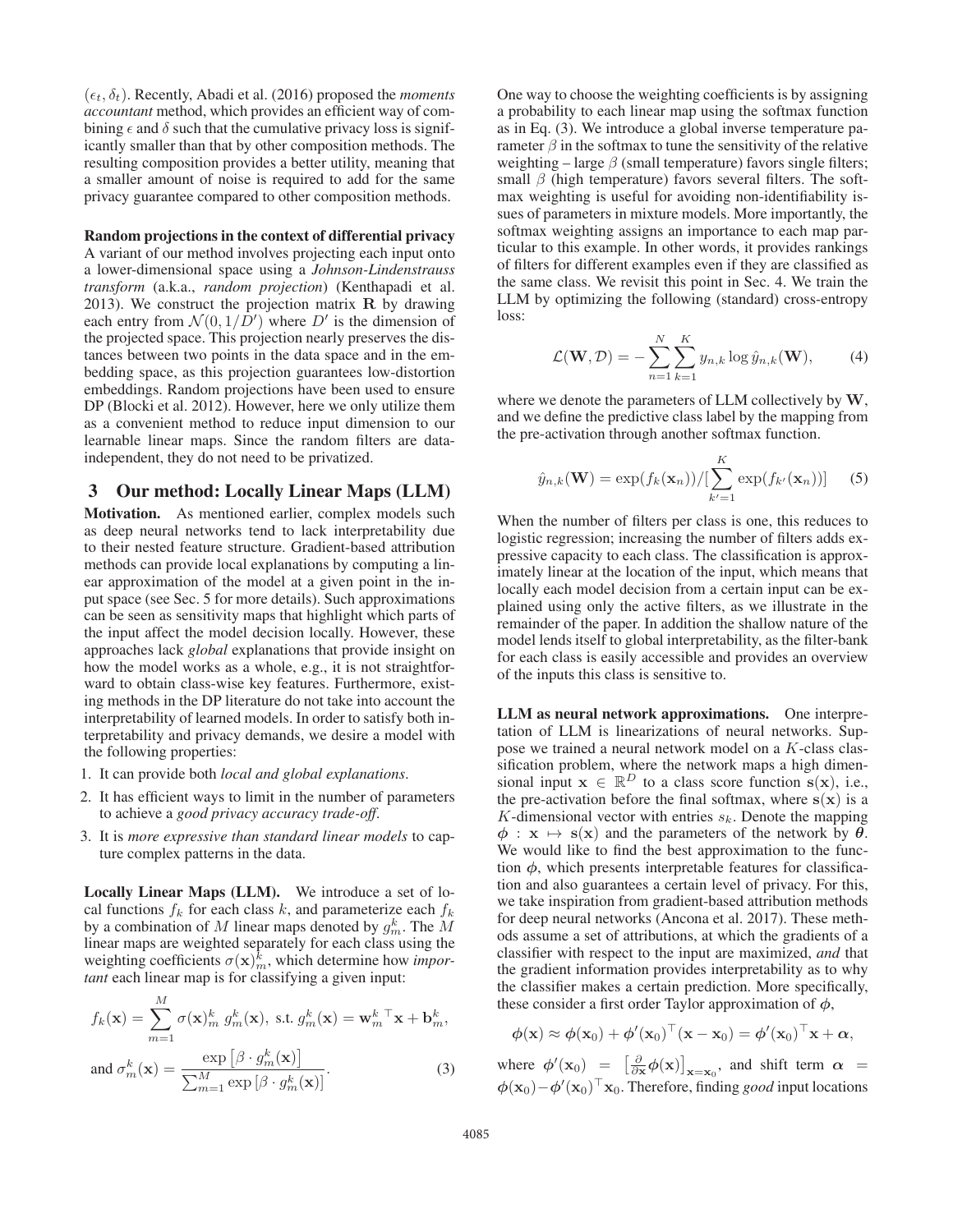$\mathbf{x}_0$  to make the first order approximation to the function  $\phi$ and using their gradient information would reveal the discriminative features of a given classifier.

There are two problems in directly using this approach. First, it is challenging to identify which input points (and how many of them) are *informative* to make an interpretable linear approximation of the classifier. Second, directly using *φ* and its gradients violates privacy, as *φ* contains sensitive information about individuals from the training dataset. Privatizing  $\phi$  requires computing the sensitivity, which determines an appropriate amount of noise to add (see Sec. 2). In case of deep neural network models, we cannot analytically identify one datapoint's contribution to the learned function  $\phi$  appeared in Eq. (2). Thus, we cannot use the raw function *φ* and its gradients, unless we privatize the parameters of *φ*1. For these reasons, extracting a private approximation of *φ* is difficult and we instead opt to train a model of the same form from scratch, leading us to LLMs, as described above.

#### 3.1 Differentially private LLM

To produce differentially private LLM parameters **W**, we adopt the moments accountant method combined with the gradient-perturbation technique, called, *differentially private stochastic gradient descent* (DP-SGD) (Abadi et al. 2016). In our work, we perturb gradients at each learning step when optimizing Eq. (4) for all LLM parameters **W**; and compute the cumulative privacy loss using the moments accountant method.

When we perturb the gradient, we must ensure to add the right amount of noise. As there is no way of knowing how much change a single datapoint would make in the gradient's L2-norm, we rescale all the datapoint-wise gradients,  $\mathbf{h}_t(\mathbf{x}_n) := \nabla_{\mathbf{W}} \mathcal{L}(\mathbf{W}, \mathcal{D}_n)$  for all  $n = \{1, \dots, N\}$ , by a pre-defined norm clipping threshold, C, as used in (Abadi et al. 2016), i.e.,  $\bar{\mathbf{h}}_t(\mathbf{x}_n) \leftarrow \mathbf{h}_t(\mathbf{x}_n)/\max(1, \|\mathbf{h}_t(\mathbf{x}_i)\|_2/C).$ Algorithm 1 summarizes this procedure. We formally state that the resulting LLM is DP in Theorem 3.1.

Algorithm 1 DP-LLM for interpretable classification

**Require:** Dataset  $D$ , norm-clipping threshold  $C$ , privacy parameter  $\sigma^2$ , and learning rate  $\eta_t$ 

**Ensure:**  $(\epsilon, \delta)$ -DP locally linear maps for all K classes, **W** for number of training steps  $t < T$  do for number of training steps  $t \leq T$  do

1: For each minibatch of size  $L$ , we noise up the gradient after clipping the norm of the datapoint-wise gradient via  $\tilde{\mathbf{h}}_t \leftarrow \frac{1}{L} \left[ \sum_{n=1}^L \bar{\mathbf{h}}_t(\mathbf{x}_n) + \mathcal{N}(0, \sigma^2 C^2 \mathbf{I}) \right]$ .

2: Then, we make a step in the descending direction by  $\mathbf{W}_{t+1} \leftarrow \mathbf{W}_{t} - \eta_t \mathbf{h}_t.$ 

end for

Calculate the cumulative privacy loss  $(\epsilon, \delta)$  using the mo-<br>ments accountant ments accountant.

**Theorem 3.1.** Algorithm 1 produces  $(\epsilon, \delta)$ -DP locally lin-<br>ear mans for all K classes *ear maps for all* K *classes.*

*Proof:* Given an initial *data-independent* value of  $W_0$ , if we add Gaussian noise to the norm-clipped gradient evaluated on the subsampled data with the sampling rate  $q =$ L/N, then due to the *Gaussian mechanism* (Theorem 3.22 in (Dwork and Roth 2014)), the resulting estimate  $W_1$  from a single gradient step (i.e., the step 2 in Algorithm 1) is  $(\epsilon', \delta')$ -DP, where  $\sigma \geq c \cdot q \sqrt{\log(1/\delta')} / \epsilon'$  with some constant c. The cumulative privacy loss after T repetitions of stant  $c$ . The cumulative privacy loss after  $T$  repetitions of step 2 in Algorithm 1 is  $(\epsilon, \delta)$ -DP, which is a direct consequence of Theorem 1 in (Abadi et al. 2016).

Improving privacy and accuracy trade-off under LLM For high-dimensional inputs such as images, we found that adding noise to the gradient corresponding to the full dimension of **W** led to very low accuracies for private training. Therefore, we propose to incorporate the random projection matrix  $\mathbf{R}_m \in \mathbb{R}^{D' \times D}$  with  $D' \ll D,$  which is shared among all classes  $k$ , to first decrease the dimensionality of the parameters that need to be privatized. Each LLM is therefore parameterized as  $\mathbf{w}_m^k = \mathbf{m}_m^k \mathbf{R}_m$ , where the effective parameter for each local linear map is  $\mathbf{m}_m^k \in \mathbb{R}^{D'}$ . We parturb rameter for each local linear map is  $\mathbf{m}_m^k \in \mathbb{R}^{D'}$ . We perturb the gradient of  $\mathbf{m}_m^k$  for all k and m in each training step in Algorithm 1 to produce DP linear maps,  $\tilde{\mathbf{w}}_m^k = \tilde{\mathbf{m}}_m^k \mathbf{R}_m$ .<br>Due to the post-processing invariance property we

Due to the post-processing invariance property, we can use the differentially private LLM to make predictions on test data. Here we focus on guarding the training data's privacy and assume that the test data do not need to be privatized, which is a common assumption in DP literature.

### 4 Experiments

In this section we evaluate the trade-off between accuracy, privacy, and interpretability for our LLM model on several datasets and compare to other methods where it is appropriate. Our implementation is available on GitHub<sup>2</sup>.

#### 4.1 MNIST Classification

Problem. We consider the classification of MNIST (Le-Cun and Cortes 2010) and Fashion-MNIST (Xiao, Rasul, and Vollgraf 2017) images with the usual train/test splits and train a  $\text{CNN}^3$  as a baseline model, which has two convolutional layers with 5x5 filters and first 20, then 50 channels each followed by max-pooling and finally a fully connected layer with 500 units. The model achieves 99% test accuracy on MNIST and 87% on Fashion-MNIST.

Setup. We train several LLMs in the private and nonprivate setting. By default, we use LLM models with  $M =$ 30 filters per class and random projections to  $D'$ <br>dimensions which are optimized for 20 epochs in dimensions, which are optimized for 20 epochs using the Adam optimizer with learning rate 0.001, decreasing by 20% every 5 epochs. On MNIST the model benefits from a decreased inverse softmax temperature  $\beta = 1/30$ , while  $\beta = 1$  is optimal for Fashion-MNIST. We choose a large

<sup>&</sup>lt;sup>1</sup>Once  $\phi$  is privatized, we can safely use post-processing methods for interpretability. A comparison to this is shown in Sec. 4.

<sup>&</sup>lt;sup>2</sup> github.com/frhrdr/dp-llm

<sup>3</sup> github.com/pytorch/examples/blob/master/mnist/main.py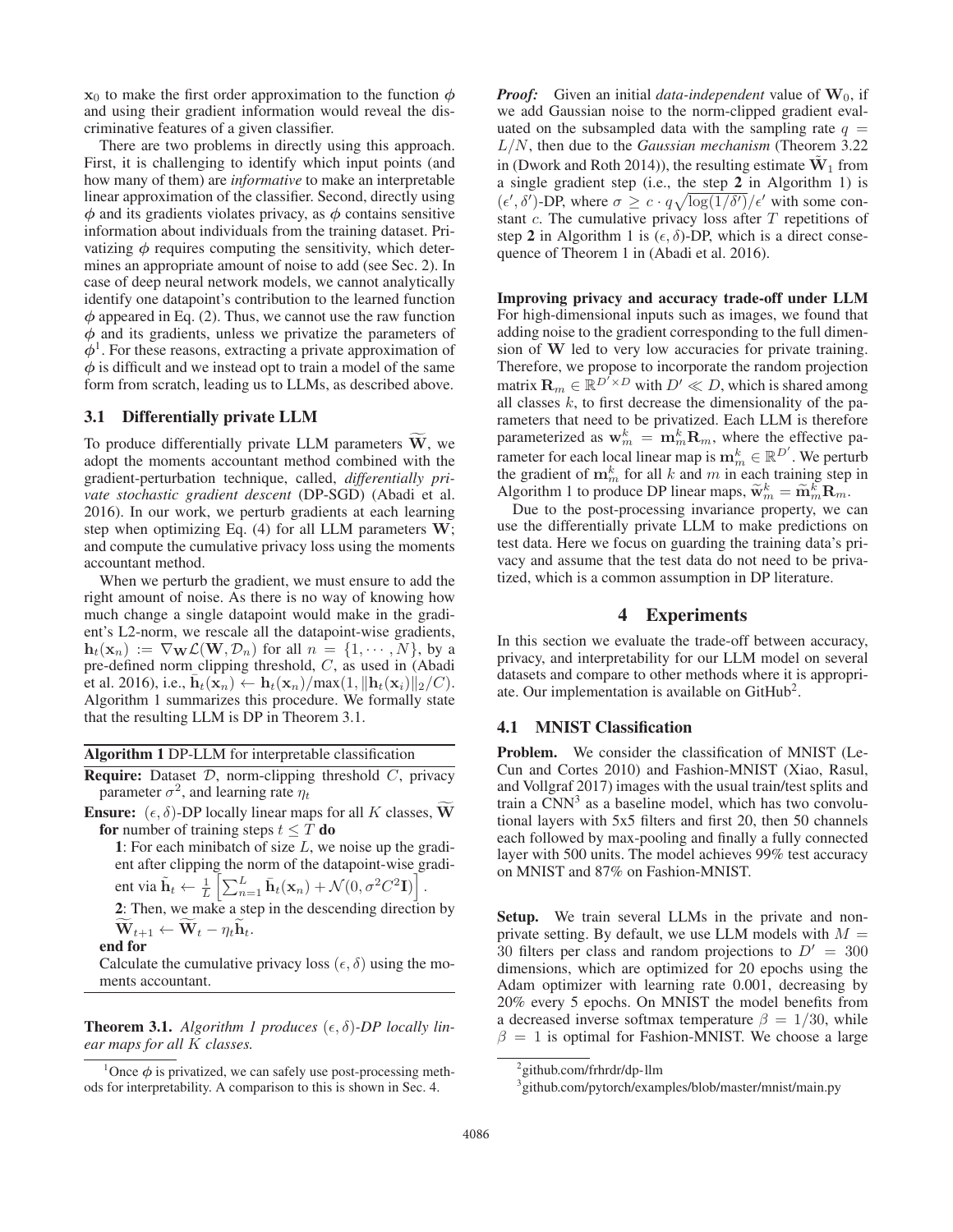

Figure 2: For 2 test inputs (left) and 3 different DP-LLM setups (groups of 3 columns), we show the 3 highest activated filters in desending order. We look at the default setting with random filters at  $D' = 300$  and  $\epsilon = 2$  (center left), the same setting without random filters (center) and at a lower privacy  $\epsilon = 5.2$  setting (center right). Attribu random filters (center), and at a lower privacy  $\epsilon = 5.2$  setting (center right). Attribution plots from DP-CNNs at matching<br>privacy levels on the same input are shown for comparison (right) privacy levels on the same input are shown for comparison (right).

batch size of 500, as this improves the signal-to-noise ratio of our algorithm. In the private setting we clip the persample gradient norm to  $C = 0.001$  and train with  $\sigma = 1.3$ , which gives this model an ( $\epsilon = 2, \delta = 10^{-5}$ )-DP guarantee via the moments accountant. For the low privacy regime tee via the moments accountant. For the low privacy regime  $\epsilon \geq 4$  we train with a batch size of 1500 and for 60 epochs.



Figure 3: Top 3 filters with associated weightings for test images from two classes. In most cases, a single filter dominates the softmax selection for the class.



Figure 4: Comparison of CNN and LLM interpretability. *left to right*: input image, integrated gradient (IG) of CNN, smoothed gradient (SG) of CNN, and the top filter of LLM. The CNN attribution match well but aren't as easy to interpret as the simple filter.

Inherent interpretability. In order to highlight the interpretability of the LLM architecture, we compare learned filters of our model to two attribution methods applied to a neural network trained on the same data. We train a simple CNN and an LLM on Fashion-MNIST to matching 87% test accuracy and then visualize the CNN's sensitivity to test images using SmoothGrad (SG) (Smilkov et al. 2017) and integrated gradients (IG) (Sundararajan, Taly, and Yan 2017) and compare these methods to LLM filters in Fig. 4. Note that we do not multiply the integrated gradient with the input image, as Fashion-MNIST images have a mask-like effect which occludes the partial output of the method. We observe that both alternative attribution methods produce similar outputs, which are nonetheless hard to interpret, whereas the LLM filters show simplistic prototype images of the corresponding classes. This is further illustrated in Fig. 3 where we show the three highest weighted filters for test images from three classes. The diversity of filters varies for different class labels, as some are more varied and harder to discriminate than others. For instance, while the sandal class (right) has filters which distinguish between different types of heels, the coat filters (left) are mostly selective in the shoulder region and general silhouette, which is sufficient for classifying a majority of the inputs correctly, but some filters also track other features like arms, collar and zipper. The relevance weights for each filter show that in most cases, the top filter is assigned almost all the weight, indicating that the softmax is a good approximation of the maximum and the class features are indeed approximately linear locally.

Trade-offs with interpretability (Fig. 1  $(A)$  and  $(B)$ ). We investigate the learned LLM filters under increasing privacy guarantees and increased private utility as shown in Fig. 2. For two test inputs we plot the filters with highest activation in three DP setups. We compare the default setting with random filters at  $D' = 300$  and  $\epsilon = 2$ , the same setting with-<br>out random filters, and a lower privacy setting trained with out random filters, and a lower privacy setting trained with  $\epsilon = 5.2$ . The default setting optimizes privacy and utility at the expense of interpretability. As the figure shows removthe expense of interpretability. As the figure shows, removing the random projections and reducing the level of privacy gradually restores interpretability of the filters. On the very right, we show attribution plots from CNNs trained with DP-SGD at  $\epsilon = 2$  and  $\epsilon = 5.4$  on the same input for reference.<br>When comparing to Fig. 4, one can see that the quality of the When comparing to Fig. 4, one can see that the quality of the CNN attributions is diminished by the privacy constraints as well, to the point where it is hard to make out any connection to the input image.

**Privacy vs. accuracy.** (Fig. 1  $(C)$ ) In Fig. 5 (left) we show the trade-off of privacy strength and accuracy in our model. Note that current privatized network methods (Abadi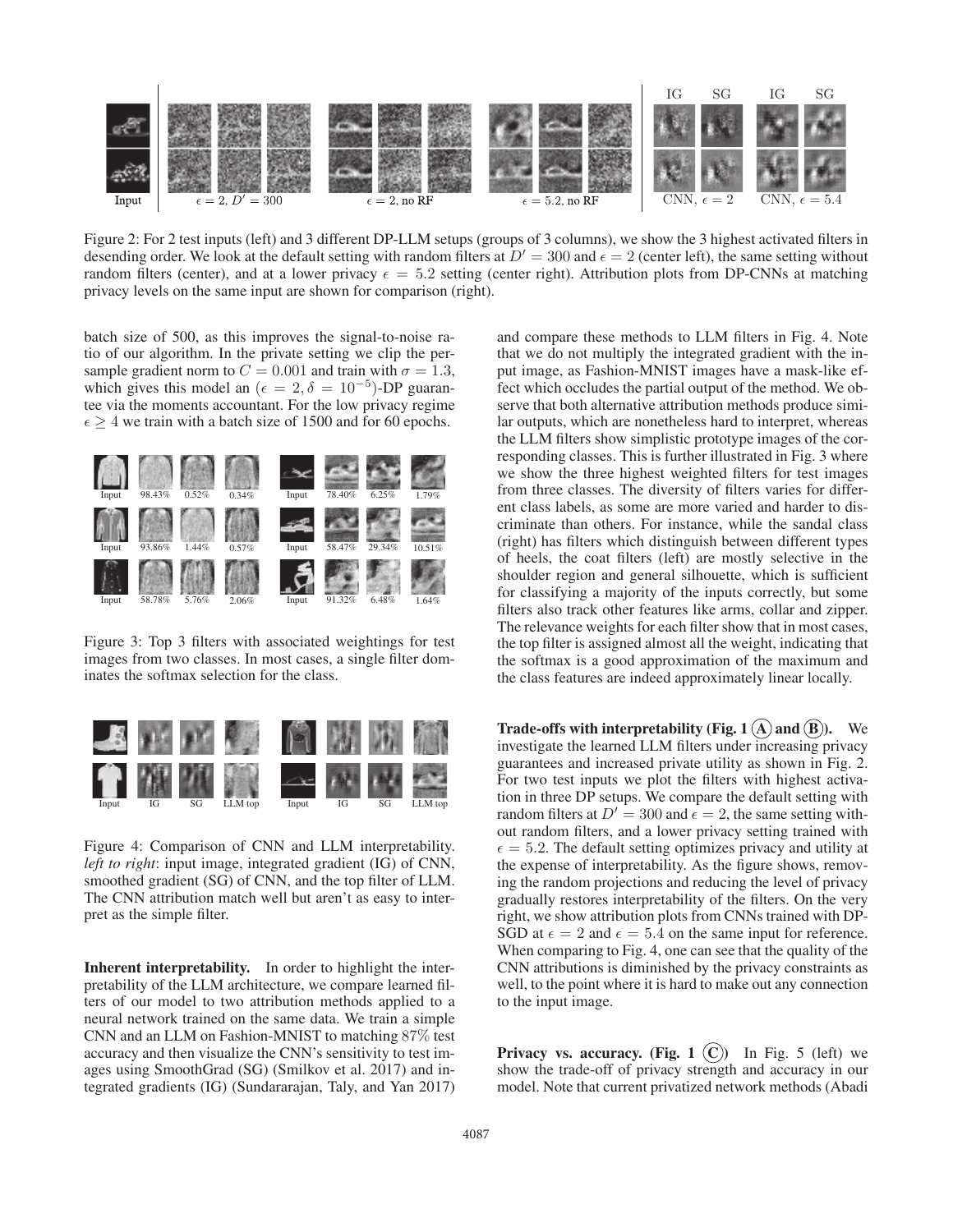

Figure 5: Accuracy of our LLM model on the MNIST testset for different levels of privacy and different model configurations in the private (orange) and non-private (blue) setting. Errorbars are 2 stdev from 10 random restarts; dashed lines on the right denote no random projections.

et al. 2016; Phan, Wu, and Dou 2017) achieve an accuracy of 95% for  $\epsilon = 2$  and up to 92% for  $\epsilon = 0.5$ , which<br>is comparable to our mean accuracy of 94.2 + 0.4% and is comparable to our mean accuracy of  $94.2 \pm 0.4\%$  and  $91.8 \pm 0.4\%$  respectively (on Fashion-MNIST we achieve  $80.7 \pm 0.6\%$  and  $83.2 \pm 0.4\%$ ). However, such a privatized network does not provide transparent explanations as opposed to our approach. Another popular reference model is the PATE method (Papernot et al. 2018), which trains a student model to 98% at  $\epsilon = 2$  on MNIST using an ensemble<br>of teachers and additional public data. We do not consider of teachers and additional public data. We do not consider this setup here, as the accuracy of the teacher votes alone lies at 94.4% in the nonprivate setting, highlighting the importance of the additional data. In the remainder of Fig. 5 we study the impact of varying the number of filters per class M (center) and the output dimensionality of the random projections  $D'$  (right) in private and non-private LLM models. Private LLMs deteriorate beyond a certain number of linear maps due to the increased noise needed to privatize them, whereas non-private models continue to benefit from additional filters. Increasing the dimensionality of the random projections benefits private training.

### 4.2 Disease classification in a medical dataset

Problem. As a second task we consider disease classification in the Henan Renmin Hospital Data (Li et al. 2017; Maxwell et al.  $2017)^4$ . It contains 110,300 medical records with 62 input features and 3 binary outputs. The input features are 4 basic examinations (sex, BMI, distolic, systolic), 26 items from blood examinations, 12 items from urine examinations, and 20 items from liver function tests. The three binary outputs denote three medical conditions – hypertension, diabetes, and fatty liver – which can also co-occur. Following (Maxwell et al. 2017) we transform this multi-label task into a multi-class problem by considering the powerset of the three binary choices as eight independent classes. Because these classes are highly imbalanced, we only retain the four most common classes, leaving us with 100,140 records.

**Setup.** By default, we use an LLM model with  $M = 2$  filters per class and no random projections, which is optimized

for 20 epochs using the Adam optimizer with learning rate 0.01, decreasing by 20% every 5 epochs. We choose a batch size of 256. In the private setting we clip the per-sample gradient norm to 0.001 and train with  $\sigma = 1.25$ , which gives this model an  $(\epsilon \approx 1.5, \delta = 2 \cdot 10^{-5})$ -DP guarantee.



Figure 6: Accuracy of our LLM model on the Henan Renmin Hospital testset for different levels of privacy and different model configurations in the private and non-private setting. Errorbars are 2 stdev for 10 random restarts.

We train a baseline DNN (3 dense hidden layers with 128 units each) as well as several LLMs with varying number of linear filters per class in private and non-private settings. In Fig. 6 we visualize the trade-off between accuracy and privacy for varying privacy losses as well as numbers of linear maps. Like before, the accuracy deteriorates as we decrease the privacy loss (Fig. 6 *top*). As the number of linear maps per class is increased (Fig. 6 *bottom*), the accuracy for the private models also drops due to the privacy budget being spread across more parameters. We attribute the drop in performance for the non-private LLM with number of maps to optimization difficulties and local minima as well as higher sensitivity to hyperparameters. A small number of maps (between 2 and 5) is sufficient for this datasets, especially in the private setting. Our LLMs attain  $82.8 \pm 0.5\%$  (non-private),  $82.0 \pm 0.4\%$  ( $\epsilon \approx 1.5$ ), and  $79.8 \pm 0.4\%$  ( $\epsilon \approx 0.2$ ) compared<br>to  $84 \pm 0.5\%$  for a non-private DNN to  $84 \pm 0.5\%$  for a non-private DNN.

In Fig. 7 we consider an example from each class and show the weighted linear maps by the LLM for each example as well as its integrated gradients (IG) (Sundararajan, Taly, and Yan 2017). For our LLM we consider the nonprivate and two private cases. In general, there is good agreement between all attribution methods; they are relatively sparse and focus on a small set of features. We found that IG varied much more between examples from the same class than our LLM. For strong privacy ( $\epsilon < 0.1$ ), the linear maps<br>are much less sparse highlighting the trade-off between inare much less sparse, highlighting the trade-off between interpretability and privacy.

### 5 Related Work

Interpretability. The *saliency* map and *gradient-based attribution* methods are one of the most popular explanation methods that identify relevant regions and assign importance to each input feature (e.g., pixel for image data) (Selvaraju et al. 2016; Ribeiro, Singh, and Guestrin 2016; Smilkov et al. 2017; Sundararajan, Taly, and Yan 2017; Montavon et al. 2015; Bach et al. 2015; Ancona et al. 2017).

<sup>4</sup> downloaded from http://pinfish.cs.usm.edu/dnn/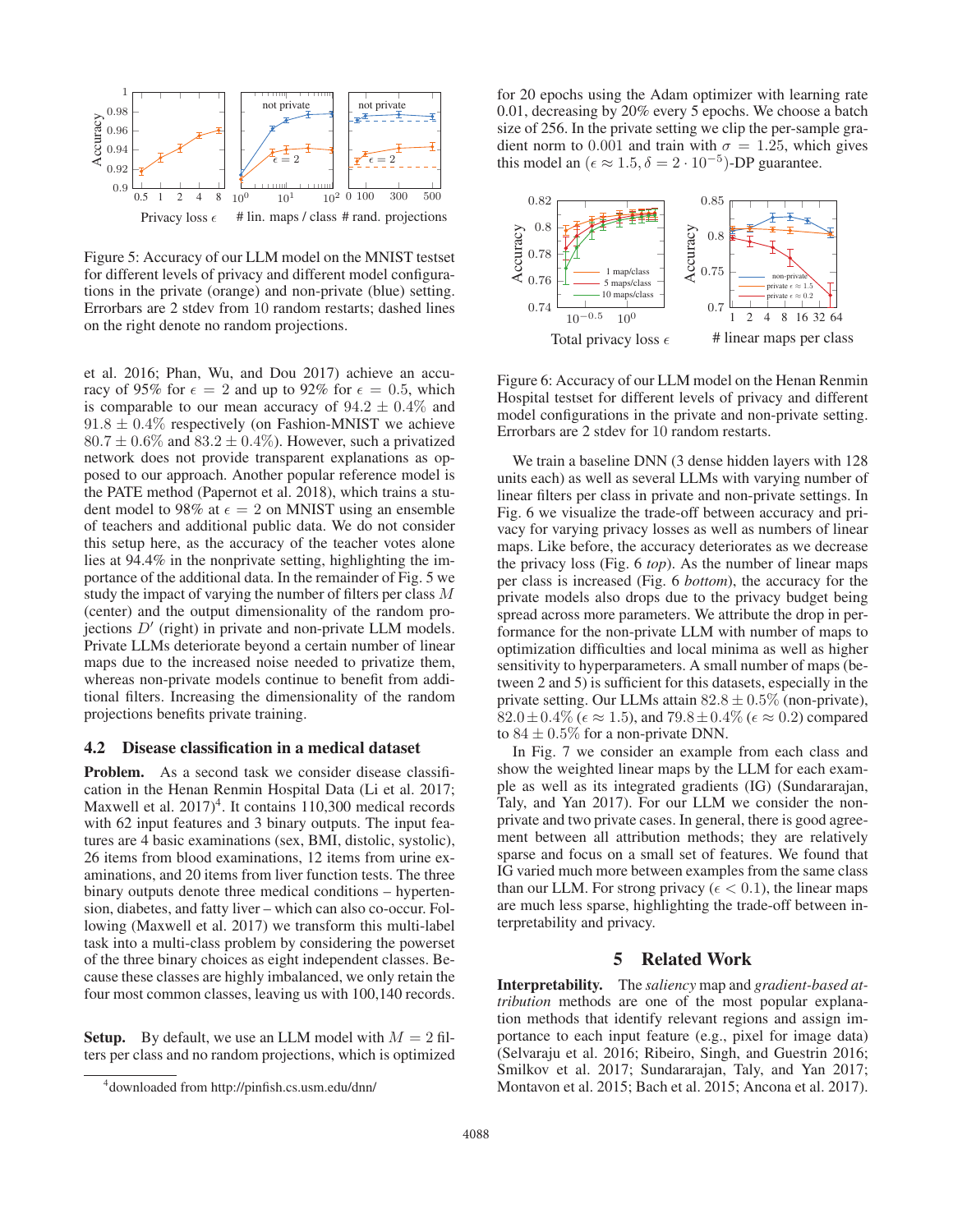

Figure 7: Integrated gradient (IG) and weighted linear filters (LLM; our method) for all 62 feature for one example from each class from the Henan Renmin dataset. For LLM we consider the non-private case (LLM) as well as two private cases with strong ( $\epsilon < 0.1$ ) and weaker ( $\epsilon \approx 1.5$ ) privacy.<br>Entries are normalized and colorcoded between blue = -1 Entries are normalized and colorcoded between blue  $= -1$ ,  $\text{gray} = 0$ , and red = 1.

These methods typically use first-order gradient information of a complex model with respect to inputs, to produce maps that indicate the relative importance of the different input features for the classification. An obvious downside of these approaches is that they provide explanations conditioned on only *a single* input and hence it is necessary to manually assess each input of interest in order to draw a class-wide conclusion. In contrast, our approach can draw class-wide conclusions without manually assessing each input, because it outputs the most relevant explanations in terms of a collection of linear maps for each class. For explanations conditioned on any specific input, our model can provide an inputdependent weighted collection of these features related to that specific input.

**Privacy.** To privatize complex models, such as deep neural networks, a popular approach is to add noise to the gradients in the stochastic gradient descent (SGD) algorithm (Abadi et al. 2016; Papernot et al. 2017; McMahan et al. 2017). An alternative approach is to directly perturb the objective with additive noise (Zhang et al. 2012; Phan et al. 2016; Phan, Wu, and Dou 2017). In these works, the objective function is approximated by the Taylor expansion, and the resulting coefficients of the polynomials are perturbed before training. We found the latter approach less practical than the former, as we need to choose which order of polynomial degree to use. Typically, adding more layers introduces a more nested-ness in the objective function requiring a higher order polynomial for accurate approximation.

A high degree of polynomial approximation, however, increases the privacy loss as the dimensionality of the coefficients grow. From our perspective, the gradient perturbation method is simple to use and model agnostic. Recently proposed methods for private training through ensembles of teacher models (Papernot et al. 2017; 2018) are less useful to us here, as they consider a special setting where some nonprivate data is available in addition to the private dataset. Our method distinguishes itself by making interpretability a key component of the trained model and does not rely on access to additional public data.

Lastly, LLMs are reminiscent of *Mixture of experts* (ME) models. MEs assign different specialized linear models to different parts of input space in a discriminative task (see Masoudnia and Ebrahimpour (2014) for an overview of existing ME models). In our case, each local expert model is class specific and contributes to a weighted linear map for that class. The weighting provides an input-dependent *significance* for each linear map, and considering more than one map per class increases flexibility to fit the data better. *Mixtures of factor analyzers* (MFA) are also similar to ME models, but for density estimation of high-dimensional realvalued data (Ghahramani and Hinton 1997)

# 6 Conclusion and Discussion

We proposed a family of simple models which uses several *locally linear maps* (LLM) per class to provide interpretable features in a privacy-preserving manner while maintaining high classification accuracy. Results on two image benchmark datasets as well as a medical dataset indicate that a reasonable trade-off between classification accuracy, privacy *and* interpretability can indeed be struck and tuned by varying the number of linear maps. Nevertheless, several open questions for future research remain. First, the datasets in this paper are still relatively simple, such that it would be intriguing to see the limits of complexity the LLM model can model with a sufficiently high accuracy. Second, the current model does not interact with a larger and richer counterpart, such as a neural network, due to privacy constraints. It would be interesting to investigate if gaining gradient information of a more flexible model at particularly important input points in a DP way would be possible, in order to combine benefits of both models.

#### Acknowledgments

M. Park and F. Harder are supported by the Max Planck Society and the Gibs Schüle Foundation and the Institutional Strategy of the University of Tübingen (ZUK63). F. Harder thanks the International Max Planck Research School for Intelligent Systems (IMPRS-IS) for its support. M. Bauer gratefully acknowledges partial funding through a Qualcomm studentship in technology as well as by the EP-SRC. We thank Maryam Ahmed for useful comments on the manuscript, Patrick Putzky and Wittawat Jitkritum for their scientific insights, and Been Kim and Isabel Valera for their inputs on interpretability research. M. Park is grateful to Gilles Barthe for the inspiration of studying the trade-off between interpretability and privacy.